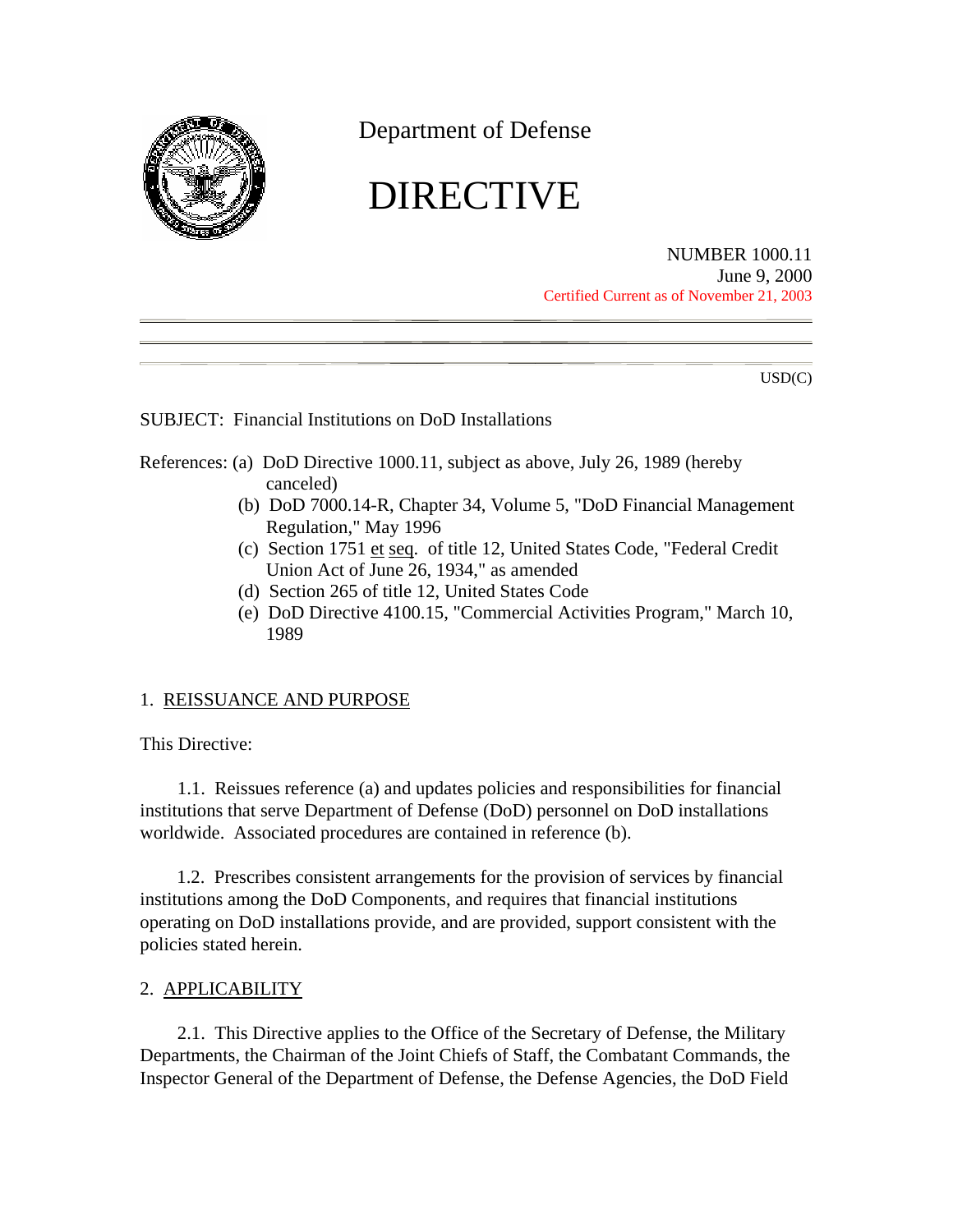<span id="page-1-0"></span>Activities, and all other organizational entities within the Department of Defense (hereafter collectively referred to as "the DoD Components").

2.2. All nonappropriated fund instrumentalities including the Military Exchange Services and morale, welfare and recreation (MWR) activities.

### 3. DEFINITIONS

Terms used in this Directive are set forth in [reference \(b\).](#page-0-0)

### 4. POLICY

4.1. The following pertains to financial institutions on DoD installations:

4.1.1. Except where they already may exist as of May 1, 2000, no more than one banking institution and one credit union [\(reference \(c\)\)](#page-0-0) shall be permitted to operate on a DoD installation.

4.1.2. Upon the request of an installation commander and with the approval of the Secretary of the Military Department concerned (or designee), duly chartered financial institutions may be authorized to provide financial services on DoD installations to enhance the morale and welfare of DoD personnel and facilitate the administration of public and quasi-public monies. Arrangement for the provision of such services shall be in accordance with this Directive and the applicable provisions of [\(reference \(b\)\).](#page-0-0)

4.1.3. Financial institutions or branches thereof, shall be established on DoD installations only after approval by the Secretary of the Military Department concerned (or designee) and the appropriate regulatory agency.

4.1.3.1. Except in limited situations overseas (see subparagraph [4.2.2.3.,](#page-3-0) below), only banking institutions insured by the Federal Deposit Insurance Corporation and credit unions insured by the National Credit Union Share Insurance Fund or by another insurance organization specifically qualified by the Secretary of the Treasury, shall operate on DoD installations. These financial institutions may either be State or federally chartered; however, U.S. credit unions operated overseas shall be federally insured.

4.1.3.2. Military banking facilities (MBFs) shall be established on DoD installations only when a demonstrated and justified need cannot be met through other means. An MBF is a financial institution that is established by the Department of the Treasury under statutory authority that is separate from State or Federal laws that govern commercial banking. Section 265 of title 12, United States Code, [\(reference \(d\)\)](#page-0-0) contains the provisions for the Department of the Treasury to establish MBFs. Normally, MBFs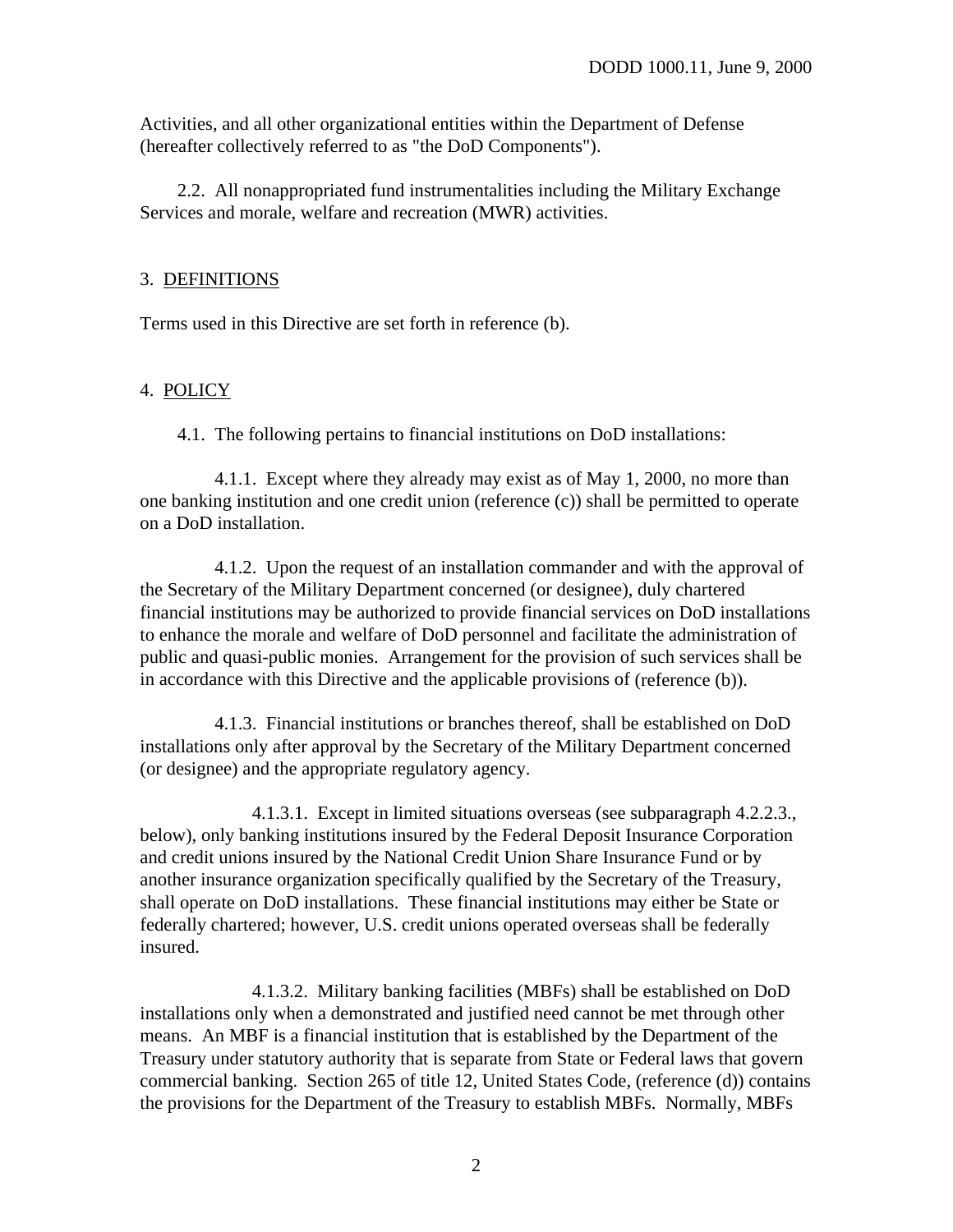<span id="page-2-0"></span>shall be authorized only at overseas locations. This form of financial institution may be considered for use at domestic DoD installations only when the cognizant DoD Component has been unable to obtain, through normal means, financial services from a State or federally chartered financial institution authorized to operate in the State in which the installation is located. In times of mobilization, it may become necessary to designate additional MBFs as an emergency measure. The Director, Defense Finance and Accounting Service (DFAS), may recommend the designation of MBFs to the Department of the Treasury.

4.1.3.3. Retail banking operations shall not be performed by any DoD Component. Solicitations for such services shall be issued, or proposals accepted, only in accordance with the policies identified in this Directive. The DoD Components shall rely on commercially available sources in accordance with DoD Directive 4100.15 [\(reference](#page-0-0)  [\(e\)\).](#page-0-0)

4.1.4. Installation commanders shall not seek the provision of financial services from any entity other than the on-base banking office or credit union. The Director, DFAS, with the concurrence of the Under Secretary of Defense (Comptroller) (USD(C)), may approve exceptions to this policy.

4.1.5. Financial institutions authorized to locate on DoD installations shall be provided logistic support as set forth in Chapter 34, Volume 5 of [reference \(b\).](#page-0-0)

4.1.6. Military disbursing offices, nonappropriated fund instrumentalities (including MWR activities and the Military Exchange Services) and other DoD Component activities requiring financial services shall use on-base financial institutions to the maximum extent feasible.

4.1.7. The Department encourages the delivery of retail financial services on DoD installations via nationally networked automated teller machines (ATMs).

4.1.7.1. ATMs are considered electronic banking services and, as such, shall be provided only by financial institutions that are chartered and insured in accordance with the provisions of subparagraph [4.1.3.,](#page-1-0) above.

4.1.7.2. Proposals by the installation commander to install ATMs from other than on-base financial institutions shall comply with the provisions of subparagraph [4.1.4.,](#page-2-0) above.

4.1.8. Expansion of financial services (to include in-store banking) requiring the outgrant of additional space or logistical support shall be approved by the installation commander. Any DoD activity or financial institution seeking to expand financial services shall coordinate such requests with the installation bank/credit union liaison officer prior to the commander's consideration.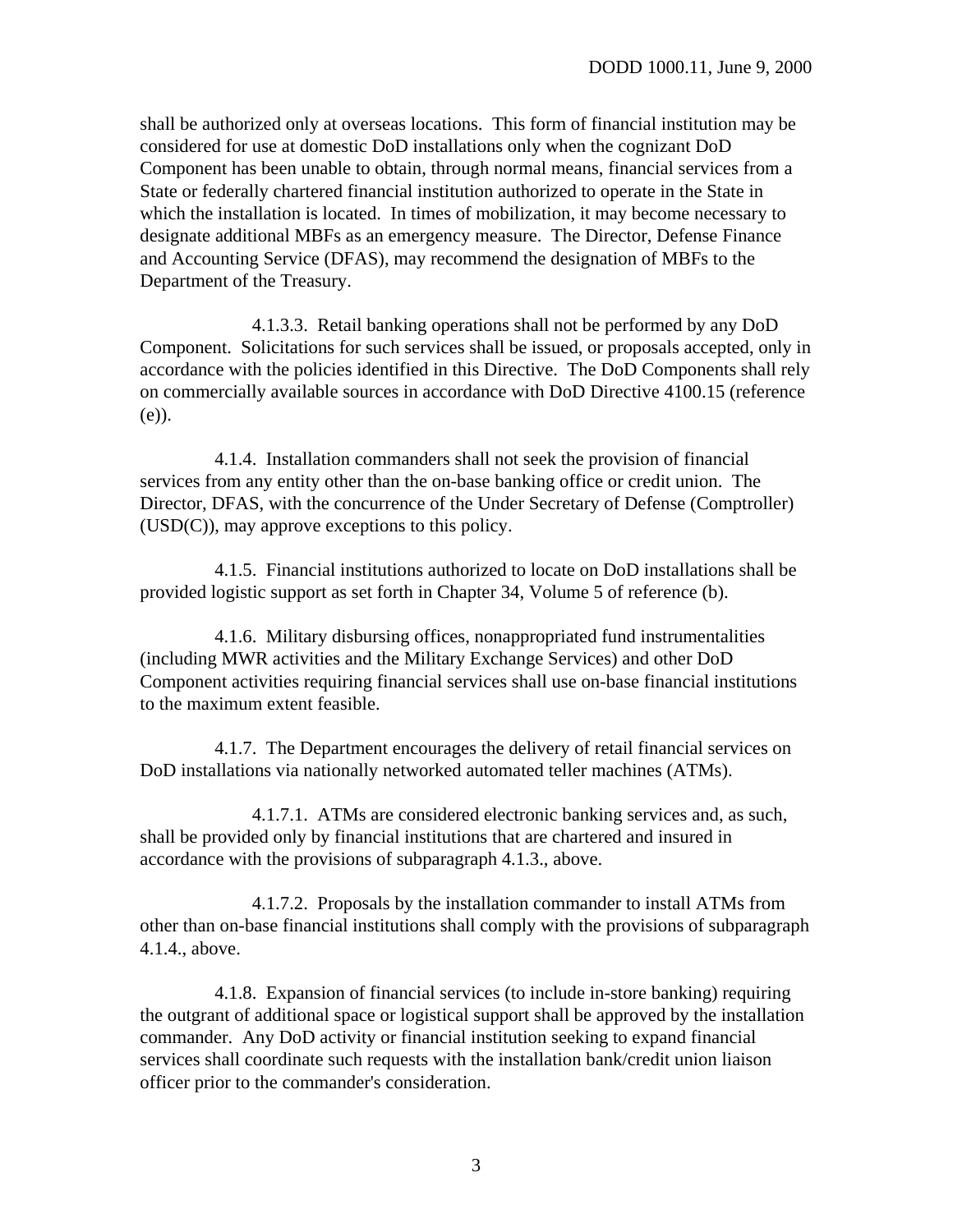<span id="page-3-0"></span>4.1.9. The installation commander shall ensure, to the maximum extent feasible, that all financial institutions operating on that installation are given the opportunity to participate in pilot programs to demonstrate new financial-related technology or establish new business lines (e.g., in-store banking) where a determination has been made by the respective DoD Component that the offering of such services is warranted.

4.1.10. The installation commander shall approve requests for termination of financial services that are substantiated by sufficient evidence and forwarded to the Secretary of the Military Department concerned (or designee). The Secretary of the Military Department (or designee) shall coordinate such requests with the USD(C), through the Director, DFAS, before notification to the appropriate regulatory agency.

4.1.11. Additional guidance pertaining to financial services is set forth in [reference \(b\).](#page-0-0)

4.2. The following additional provisions pertain to only to financial institutions on overseas DoD installations:

4.2.1. The extension of services by MBFs and credit unions overseas shall be consistent with the policies stated herein and with the applicable status of forces agreements, other intergovernmental agreements, or host-country law.

4.2.2. Financial services at overseas DoD installations may be provided by:

4.2.2.1. Domestic on-base credit unions operating overseas under a geographic franchise and, where applicable, as authorized by the pertinent status of forces agreements, other intergovernmental agreements, or host-country law.

4.2.2.2. MBFs operated under and authorized by the pertinent status of forces agreement, other intergovernmental agreement, or host-country law.

4.2.2.3. Domestic and foreign banks located on overseas DoD installations that are:

4.2.2.3.1. Chartered to provide financial services in that country, and

4.2.2.3.2. A party to a formal operating agreement with the installation commander to provide such services, and

4.2.2.3.3. Identified, where applicable, in the status of forces agreements, other intergovernmental agreements, or host-country law.

4.2.3. In countries served by MBFs operated under contract, nonappropriated fund instrumentalities and on-base credit unions that desire, and are authorized, to